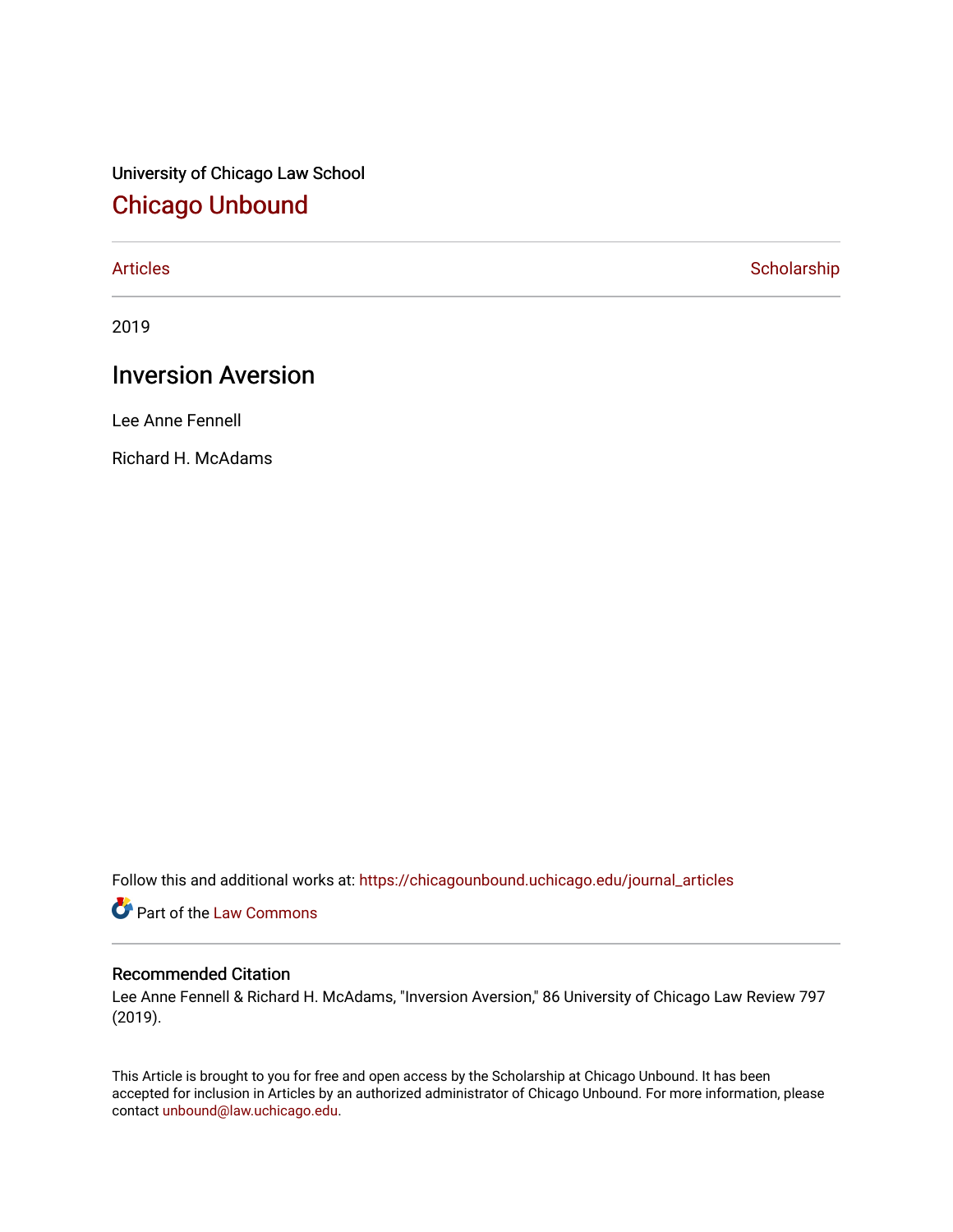## **ESSAY**

## **Inversion Aversion**

#### *Lee Anne Fennell*† *and Richard H. McAdams*††

#### **INTRODUCTION**

Some objects, like Weebles and lawn darts, resist inversion. The same is true of certain popular legal theories—or so we argue. In this Essay, we explain what it means to "invert" a theory, why one would want to do such a thing, and why it might be difficult to accomplish.

#### I. WHY AND HOW TO INVERT A THEORY

Suppose a compelling theoretical model embeds a critical assumption that is extremely implausible or patently false.<sup>1</sup> Two responses predominate. One is to ignore the assumption's falsity and embrace the theory anyway. The other is to reject the theory outright. But there is a third alternative: using a theory's radically unrealistic assumptions to "invert" it. This approach allows scholars to draw lessons from the theory—indeed, sometimes the very ones that the theorist originally had in mind—by turning the spotlight on the implications of the untrue assumptions.

A well-known example of (mostly successful) inversion involves the Coase Theorem, which in its popular formulation

<sup>†</sup> Max Pam Professor of Law, The University of Chicago Law School. I am grateful for research support from the Harold J. Green Faculty Fund and the SNR Denton Fund.

<sup>††</sup> Deputy Dean and Bernard D. Meltzer Professor of Law, The University of Chicago Law School.

For conversations about this Essay, we thank Anupam Chander, Victor Fleischer, Jerry Frug, Calvin Johnson, Michael Knoll, Steven Medema, Richard Schragger, Sloan Speck, Andrew Verstein, and participants in the Harvard Law School conference Celebrating Jerry Frug's Work on Cities. We also thank Reeves Jordan for excellent research assistance. An earlier, longer draft of this Essay circulated under the title *Inverted Theories* and remains available on Chicago Unbound at http://perma.cc/XB7Q-TXYE.

<sup>1</sup> See Dani Rodrik, *Economics Rules: The Rights and Wrongs of the Dismal Science* 27 (Norton 2015) (explaining that "an assumption is critical if its modification in an arguably more realistic direction would produce a substantive difference in the conclusion produced by the model").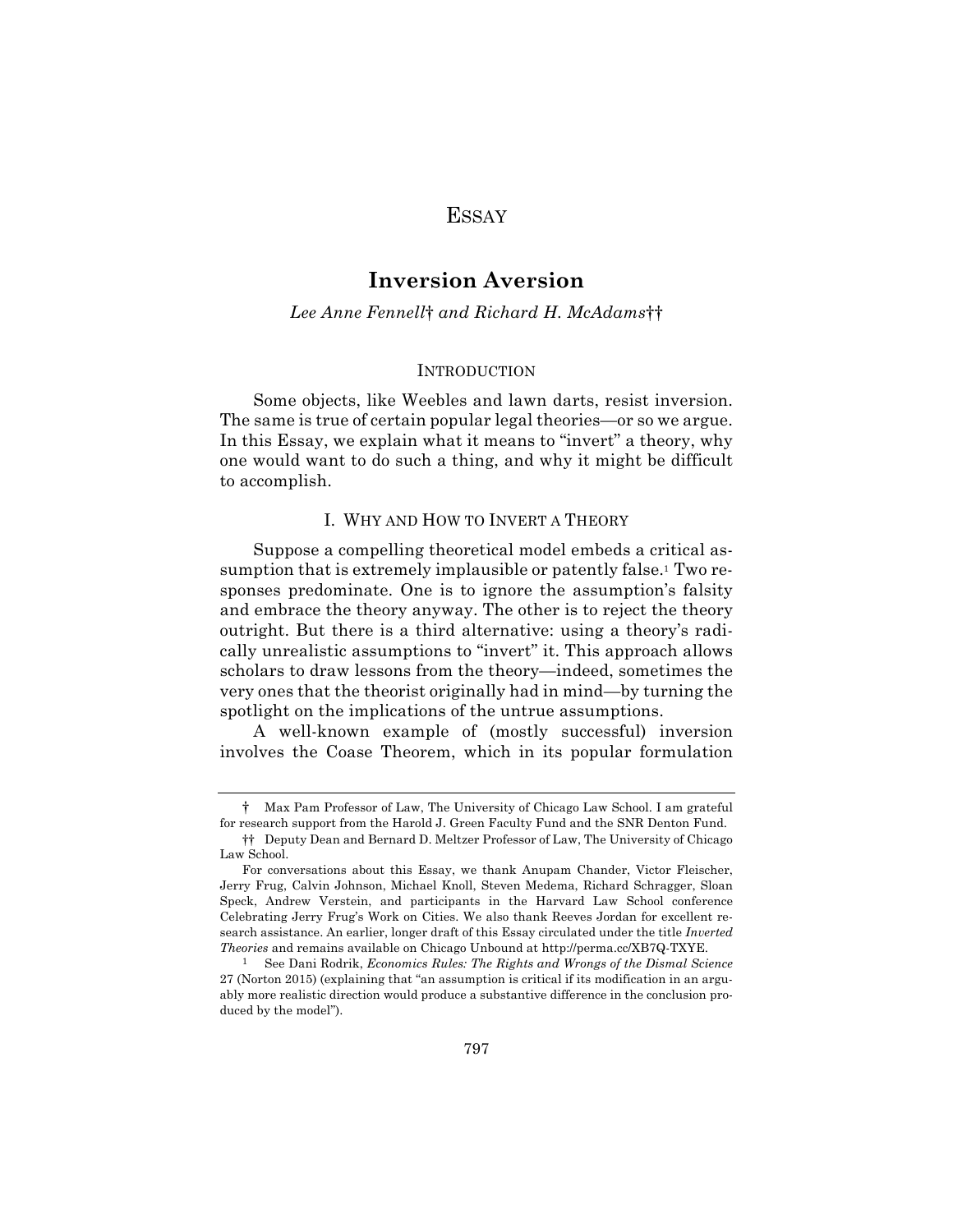holds that if transaction costs are zero, an efficient result will always be reached regardless of the initial allocation of entitlements.2 The zero transaction cost assumption is, of course, wildly unrealistic—a fact Ronald Coase emphasized from the outset. <sup>3</sup> A different and better way to articulate the Coase Theorem is to invert it: because transaction costs are positive, the initial allocation of entitlements *can* (and typically *does*) matter to efficiency.4 This rearticulation puts the emphasis where Coase himself did. Although the popular or "uninverted" form of the Coase Theorem still receives a lot of play, law and economics scholars seem well attuned to the significance of the zero transaction cost qualification.5

There are other popular theoretical models that are equally good candidates for inversion that have not been successfully inverted to date. Below, we discuss four such theories: Robert Nozick's entitlement theory of distributive justice, the Tiebout Hypothesis, Louis Kaplow and Steven Shavell's principle of tax superiority, and the Prisoners' Dilemma. The persistence of the uninverted, popularized forms of these theories is puzzling, and we explore some possible reasons for it. First, though, we spell out how inversion works, using the Coase Theorem as an example.

### A. Conditions for Inversion

There are three basic ingredients that make a theoretical model suitable for inversion. First, it must contain strong and unrealistic critical assumptions. Second, it must have generated a widely shared popular understanding with a simple normative

<sup>2</sup> See generally R.H. Coase, *The Problem of Social Cost*, 3 J L & Econ 1 (1960). George Stigler named the Theorem, not Coase himself. George J. Stigler, *The Theory of Price* 113 (Macmillan 3d ed 1966).

<sup>3</sup> Coase, 3 J L & Econ at 15 (cited in note 2).

<sup>4</sup> For example, Mitchell Polinsky defines "the more complicated version of the Coase Theorem" as follows: "If there are positive transaction costs, the efficient outcome may not occur under every legal rule." A. Mitchell Polinsky, *An Introduction to Law and Economics* 15 (Wolters Kluwer 4th ed 2011). See also Deirdre McCloskey, *The So-Called Coase Theorem*, 24 E Econ J 367, 367 (1998) ("Economists have gotten the 'theorem' wrong; in fact, backwards."); Steven G. Medema, *HES Presidential Address: The Coase Theorem Lessons for the Study of the History of Economic Thought*, 33 J Hist Econ Thought 1, 4–5 (2011) (providing different versions of the Coase Theorem, including an inverted one from McCloskey).

<sup>5</sup> The field of new institutional economics, for example, centers on transaction costs. See Oliver E. Williamson, *Transaction-Cost Economics: The Governance of Contractual Relations*, 22 J L & Econ 233, 233 (1979) ("The new institutional economics is preoccupied with the origins, incidence, and ramifications of transaction costs.").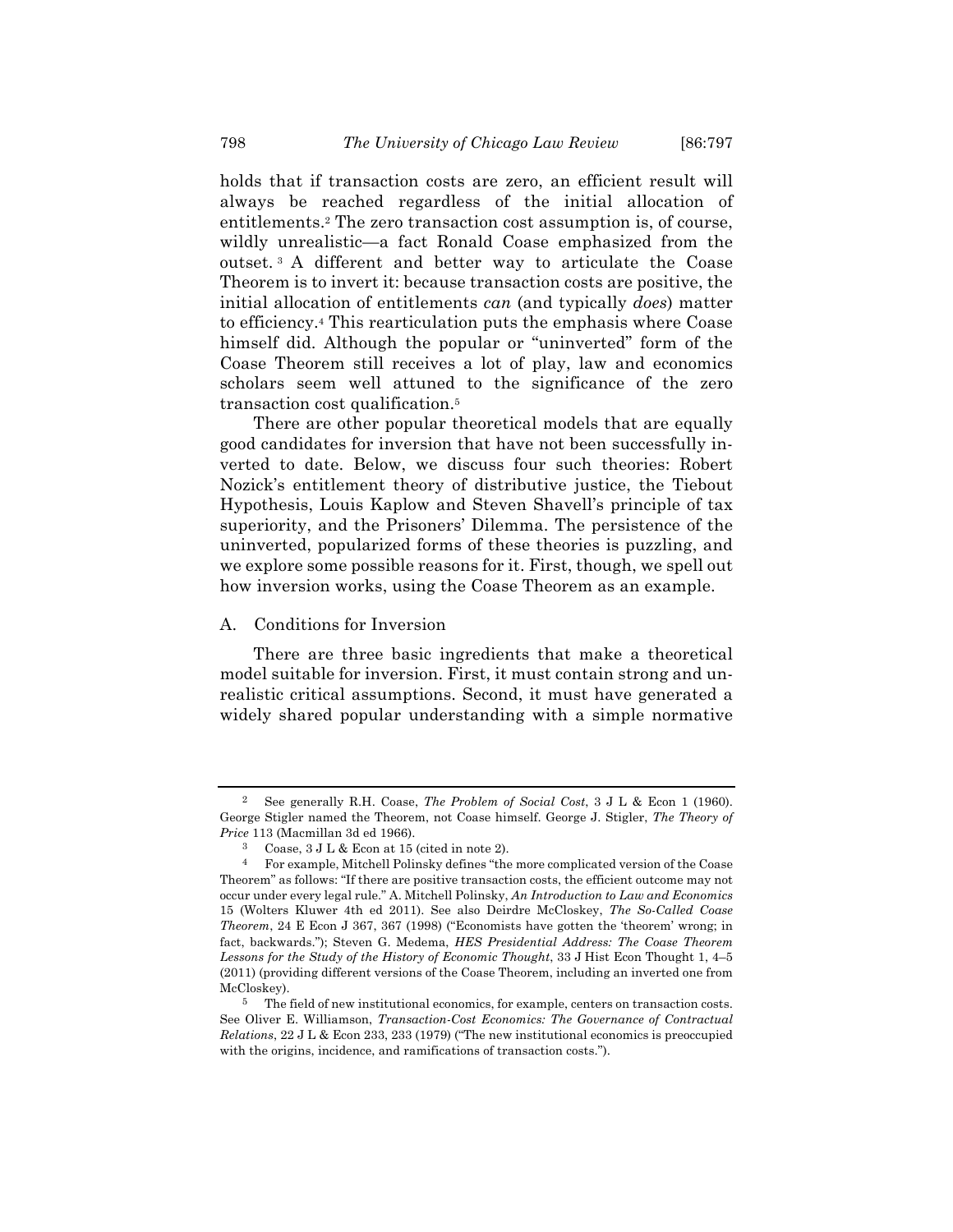prescription that hinges (wittingly or not) on the truth of the unrealistic assumptions. Third, confronting the falsity of the assumptions generates an inverted version of the original theory that replaces this normative prescription with a quite different one. For the Coase Theorem, we can state these core ingredients as follows:

| Popular                 | Bargaining Produces Efficiency   |  |
|-------------------------|----------------------------------|--|
| Understanding           | Regardless of Legal Entitlements |  |
| Unrealistic             | <b>Zero Transaction Costs</b>    |  |
| Assumption              |                                  |  |
| <b>Inverted Version</b> | Law Matters to Efficiency        |  |

TABLE 1: INVERTING THE COASE THEOREM

We revisit these same three components as we work through our other examples below.

#### B. Inversion and Alternatives

Inversion, as we use the idea, tracks the creation of an inverse in logic.6 For the Coase Theorem, we start with this categorical if-then statement:

If transaction costs are zero, an efficient result will always be reached regardless of the initial allocation of entitlements.

The popularized version of the Coase Theorem downplayed the "if" clause and instead suggested that the balance of the sentence would hold true across a range of real-world conditions. To reposition emphasis on the untrue assumption, we form this inverse:

If transaction costs are not zero, an efficient result will not always be reached regardless of the initial allocation of entitlements.

Or more succinctly: when transaction costs are positive, the initial allocation of entitlements can matter to efficiency.

Inverting a theory differs from most other forms of critique in that it grants (at least for purposes of discussion) everything claimed by the theory except the false assumption under scrutiny. <sup>7</sup> To be sure, one can undermine or challenge theories in

<sup>6</sup> See Alfred Tarski, *Introduction to Logic and to the Methodology of Deductive Sciences* 39–40 (Oxford 4th ed 1994) (Jan Tarski, ed).

<sup>7</sup> For a similar approach, see Duncan Kennedy, *A Semiotics of Legal Argument*, 42 Syracuse L Rev 75, 87 (1991) (describing "[f]lipping" as "appropriating the central idea of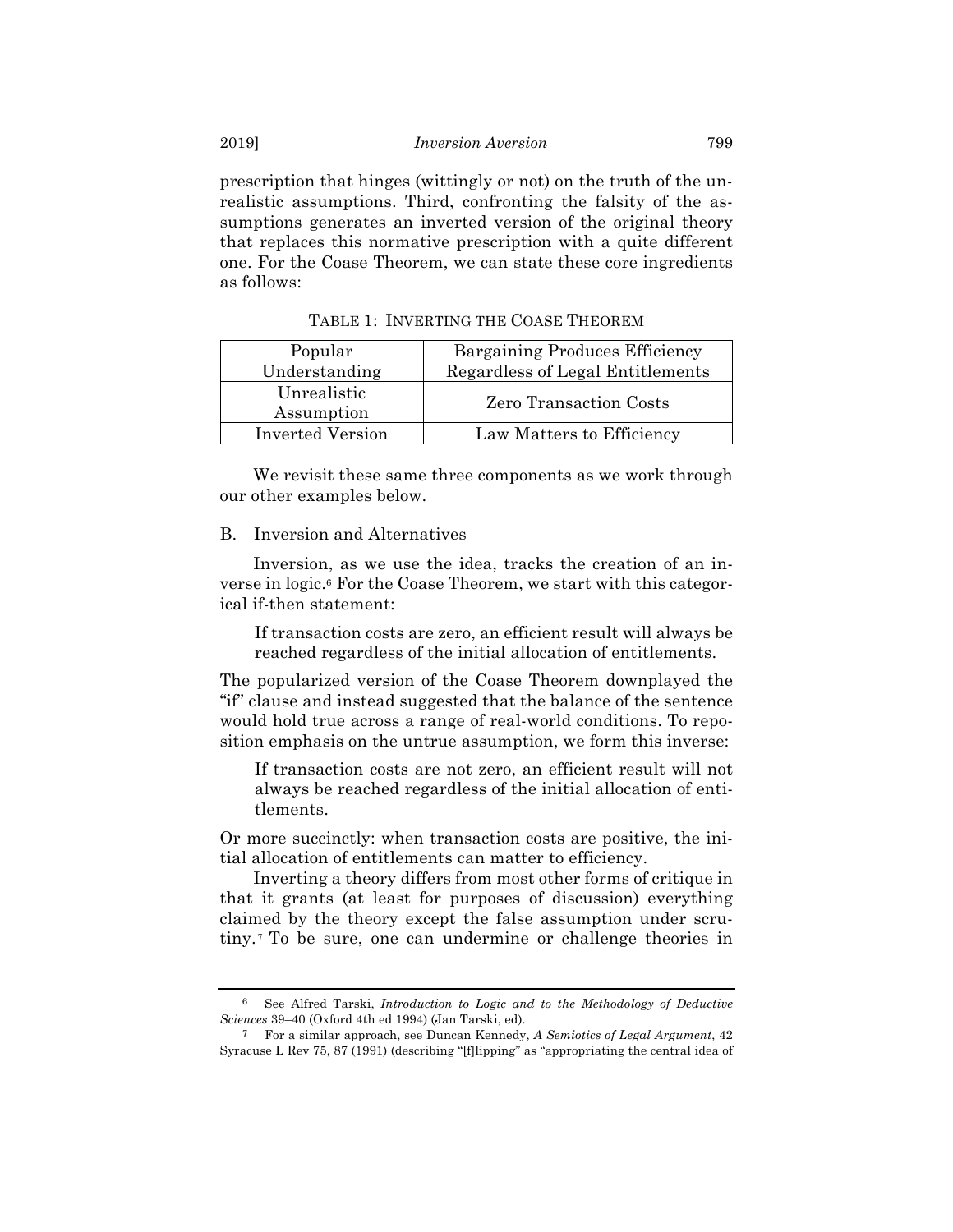other ways short of outright attack. For example, a theory's punchline might be watered down by introducing exceptions and qualifications.8 Or competing narratives might be attached to the theory's central framework in an effort to broaden or challenge its takeaways.9 Another alternative to inversion effectively applies a warning label to the theory, stressing that it should not be applied to situations in which the specified assumptions do not hold. Yet a proviso that effectively tells readers, "Don't try this at home or, actually, anywhere else in the real world," invites disregard of either the warning or the theory. Inversion offers a third way, one that turns analytic attention on the implications of the false assumptions.

#### II. THEORIES RIPE FOR INVERSION

There are no doubt numerous theories that are good candidates for inversion, and we hope this Essay will prompt scholars to identify more of them. <sup>10</sup> We focus here on four examples: Nozick's entitlement theory of distributive justice, the Tiebout Hypothesis, Kaplow and Shavell's theory of tax superiority, and the Prisoners' Dilemma.

#### A. Nozick's Theory of Distribution

In his 1974 book, *Anarchy, State, and Utopia*, <sup>11</sup> Nozick worked out a theory of a minimal or "night-watchman" state that would largely limit its interventions to protecting citizens against force and fraud, and that would not involve itself in redistribution.12 This hands-off approach to distributive issues is rooted in

your opponent's argument-bite and claiming that it leads to just the opposite result from the one she proposes").

<sup>8</sup> See generally, for example, Jeremy K. Kessler and David E. Pozen, *Working Themselves Impure: A Life Cycle Theory of Legal Theories*, 83 U Chi L Rev 1819 (2016) (arguing that prescriptive legal theories tend to become increasingly complicated and compromised as they mature).

<sup>9</sup> See, for example, Richard H. McAdams, *Beyond the Prisoners' Dilemma: Coordination, Game Theory, and Law*, 82 S Cal L Rev 209, 218–25 (2009); Wayne Eastman, *Telling Alternative Stories: Heterodox Versions of the Prisoners' Dilemma, the Coase Theorem, and Supply-Demand Equilibrium*, 29 Conn L Rev 727, 740–41 (1997). See also generally Carol Rose, *Game Stories*, 22 Yale J L & Humanities 369 (2010).

<sup>10</sup> We have already learned of an additional theory that has been inverted or "reversed" in past work. See generally Michael S. Knoll, *The Modigliani-Miller Theorem at 60: The Long-Overlooked Legal Applications of Finance's Foundational Theorem*, 36 Yale J Reg Bull 1 (2018) (discussing the "reverse" Modigliani-Miller theorem of capital structure irrelevancy).

<sup>11</sup> Robert Nozick, *Anarchy, State, and Utopia* (Basic Books 1974).

<sup>12</sup> See generally id.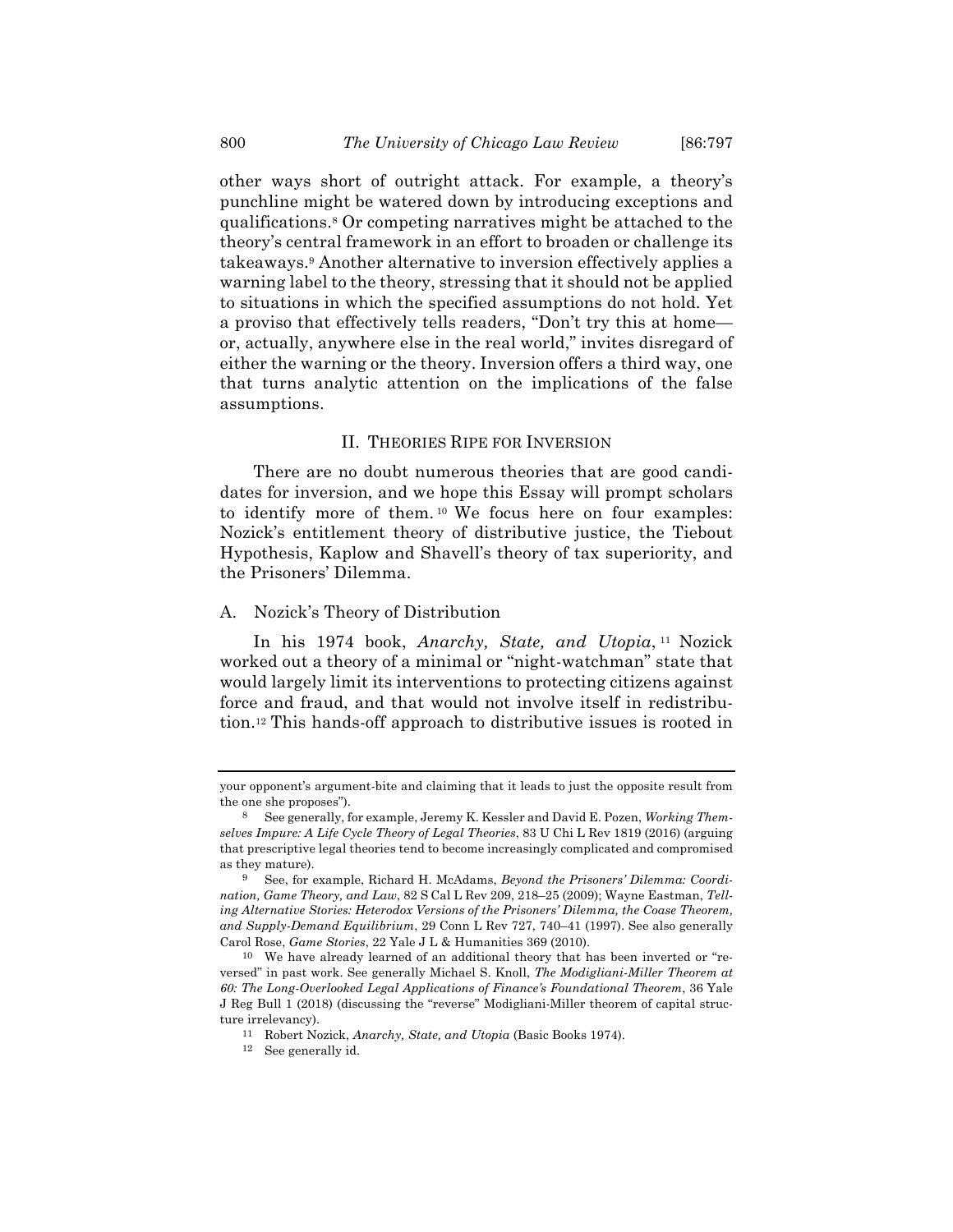Nozick's "entitlement theory" of distributive justice, which asserts that the legitimacy of a society's distribution does not depend on the patterns of resources that people end up with, but rather on the processes through which people come to hold those resources.13 A just distribution would result, according to Nozick, if certain unrealistic conditions were met—specifically, if all acquisitions and all subsequent transfers satisfied principles of justice in acquisition and transfer, or if any injustices in acquisition or transfer were fully rectified.14

Both critics and fans of Nozick's work viewed it as an apology for free-market distributive results and as a basis for ending redistributive programs targeted at the poor.15 The claim that a properly understood theory of distributive justice eschewed any particular pattern was viewed as a defense of existing inequalities. Yet Nozick's entitlement theory endorses a pure market distribution only if everyone's holdings came about from combinations of just acquisition and just transfer (or if there has already been proper rectification for any injustice in holdings).

Of course, the principles of justice in acquisition and transfer have been violated in dramatic and systematic ways. In the United States, for example, today's pattern of property holdings reflects a history that includes settlement by conquest; chattel slavery; property and contract restrictions on women; the acquisition of family fortunes by fraud, bribery, and other criminality; government corruption and discrimination; and private discrimination. Nor has there been anything resembling full rectification for these injustices. Even Nozick regards the validating assumptions of his entitlement theory of distributive justice as so patently false as to make it impossible to use the theory to criticize any actual instances of redistribution.16

What happens, then, if we invert the theory? Suppose we accept Nozick's idea that the justice of a distribution depends on its history but reject the claim that our particular history gives people morally justifiable entitlements over their current holdings. The principle of rectification would flip the advice about the state's role in addressing distribution. Instead of, "If all past holdings and transfers were just (or have been fully rectified to the

<sup>13</sup> Id at 150–60.

<sup>14</sup> Id at 150–82.

<sup>15</sup> See, for example, Anupam Chander and Madhavi Sunder, *Is Nozick Kicking Rawls's Ass? Intellectual Property and Social Justice*, 40 UC Davis L Rev 563, 564 (2007) ("Robert Nozick stands as one of the foremost intellectual antagonists to claims for distributive justice.").

<sup>16</sup> See Nozick, *Anarchy, State, and Utopia* at 231 (cited in note 11).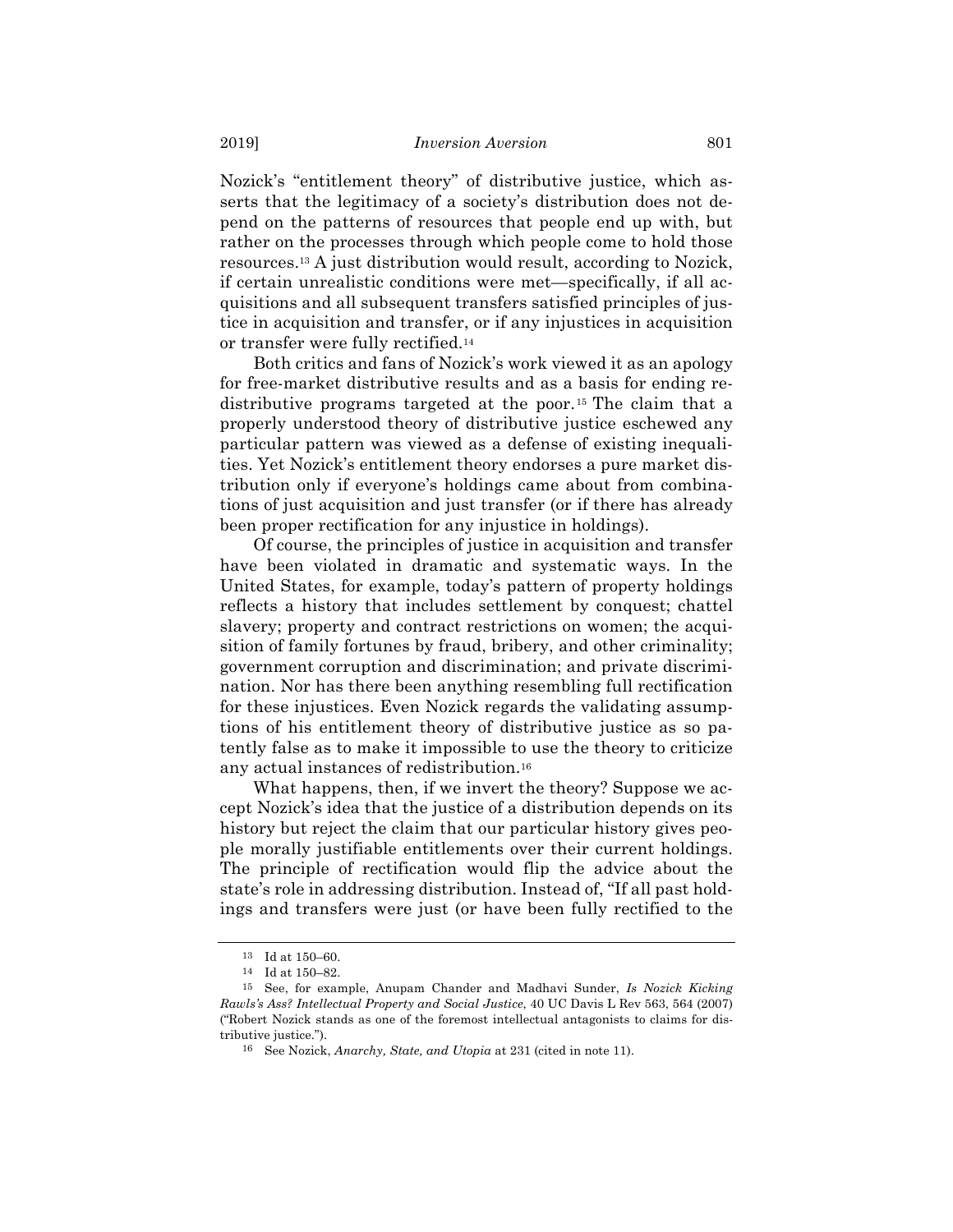extent they were unjust), then the current distribution is just," the proper lesson is, "Because not all past holdings and transfers were just (and the injustices have not been fully rectified), the current distribution is not just."17

Flipping the theory carries both backward-looking and forward-looking implications. Although unwinding each specific injustice is impossible, systematic past injustices that are reflected in current distributive patterns would, on this account, call for distributive interventions that are motivated by the imperative to rectify—in at least a rough way—the past injustices that the current patterns reflect. <sup>18</sup> Looking forward, Nozick's theory suggests that it matters *how* people come to possess the things they have. Some processes of distribution draw tighter connections between desert and payoffs than others: compare, for example, a decontextualized cash transfer with a living wage. If the history of holdings bears on the justice of holdings, as Nozick suggests, then distributive policy should be sensitive not only to creating distributive patterns but also to building distributive histories that link payments with rationales.

<sup>17</sup> Or as Hal Varian puts it, the reality of past injustice demands that rectification be treated not as "somehow minor" but rather "central to the issue of justice." Hal R. Varian, *Distributive Justice, Welfare Economics, and the Theory of Fairness*, 4 Phil & Pub Aff 223, 227 (1975).

<sup>18</sup> Nozick himself suggests as much. Nozick, *Anarchy, State, and Utopia* at 230–31 (cited in note 11). Indeed, Nozick observes that even a Rawlsian approach to distributive justice could potentially follow from his entitlement theory, although he notes this "may well be implausible." Id at 231. See John Rawls, *A Theory of Justice* 78–83 (1971) (describing the "difference principle," which holds that social and economic inequality is permissible only to the extent it improves the position of the least advantaged). Entitlement theory might lead to that distributive approach, Nozick explains, if, "lacking much historical information," we make the following two assumptions:

<sup>(1)</sup> that victims of injustice generally do worse than they otherwise would and (2) that those from the least well-off group in the society have the highest probabilities of being the (descendants of) victims of the most serious injustice who are owed compensation by those who benefited from the injustices (assumed to be those better off, though sometimes perpetrators will be others in the worstoff group).

Nozick, *Anarchy State, and Utopia* at 231. This caveat, however, is not part of the popular understanding of Nozick's minimal state.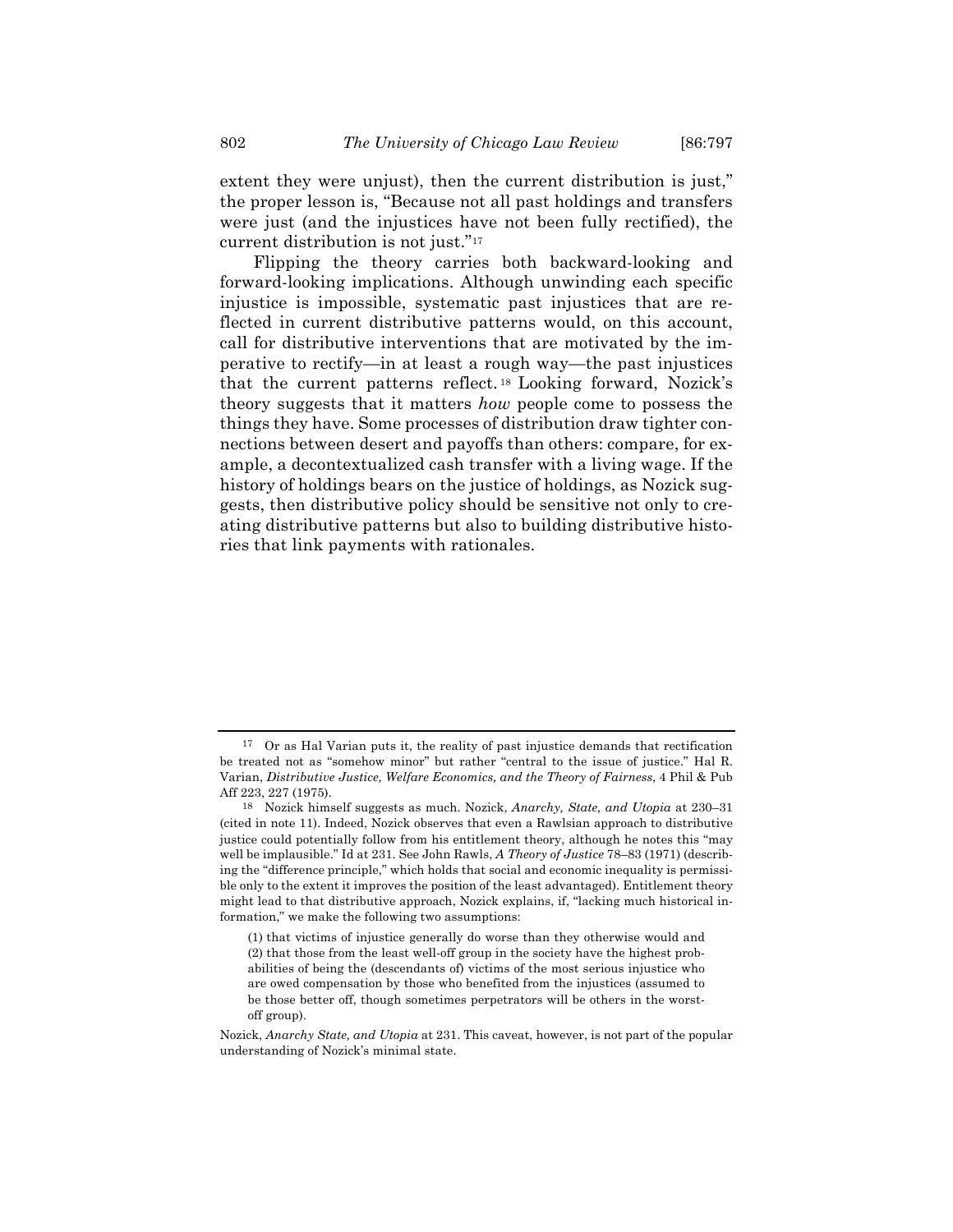| Popular<br>Understanding | Redistribution Is Unnecessary            |
|--------------------------|------------------------------------------|
| Unrealistic              | Past Justice in Acquisition and Transfer |
| Assumptions              | (or Full Rectification)                  |
| Inverted                 | Past Injustice Makes Redistribution      |
| Version                  | Necessary                                |

TABLE 2: INVERTING NOZICK'S ENTITLEMENT THEORY

#### B. The Tiebout Hypothesis

Charles Tiebout wrote *A Pure Theory of Local Expenditures*<sup>19</sup> as a rejoinder to the then-conventional academic view, articulated by Richard Musgrave and Paul Samuelson, that governmental provision of goods and services is inherently inefficient due to intractable problems of demand revelation. <sup>20</sup> Tiebout recognized that, in a multijurisdictional metropolitan area, "consumervoters" can select among local governments.21 If each local government offers a different mix of goods and services, along with associated tax burdens, the person who is choosing where to live can be analogized to a shopper who is selecting among different baskets and price points—if certain highly unrealistic assumptions hold, including perfect knowledge, perfect mobility, no constraints associated with employment (all people are assumed to live on dividend income), and no spillovers among jurisdictions.<sup>22</sup>

The theoretical point, which came to be known as the Tiebout Hypothesis (TH), was a powerful one: it showed how entry and exit could substitute for a price mechanism and reveal information about preferences as residents "vote with their feet." In legal academia, TH is broadly associated with the positive claim that people sort into the communities that suit them best and that the communities shape themselves to compete for consumer-voters. This corresponds to a normative claim: that local governments should have autonomy so as to induce optimal sorting.23 The popular version of TH thus holds that each local

<sup>19</sup> Charles M. Tiebout, *A Pure Theory of Local Expenditures*, 64 J Polit Econ 416 (1956).

<sup>&</sup>lt;sup>20</sup> See generally id.<br><sup>21</sup> See id at 418.

<sup>22</sup> See id at 419–20.

<sup>23</sup> See Richard Briffault, *The Rise of Sublocal Structures in Urban Governance*, 82 Minn L Rev 503, 503 (1997) ("The dominant law and economics model of local government, based on the work of Charles M. Tiebout, assumes that decentralization of power to local governments promotes the efficient delivery of public goods and services."); Nestor M. Davidson and Sheila R. Foster, *The Mobility Case for Regionalism*, 47 UC Davis L Rev 63,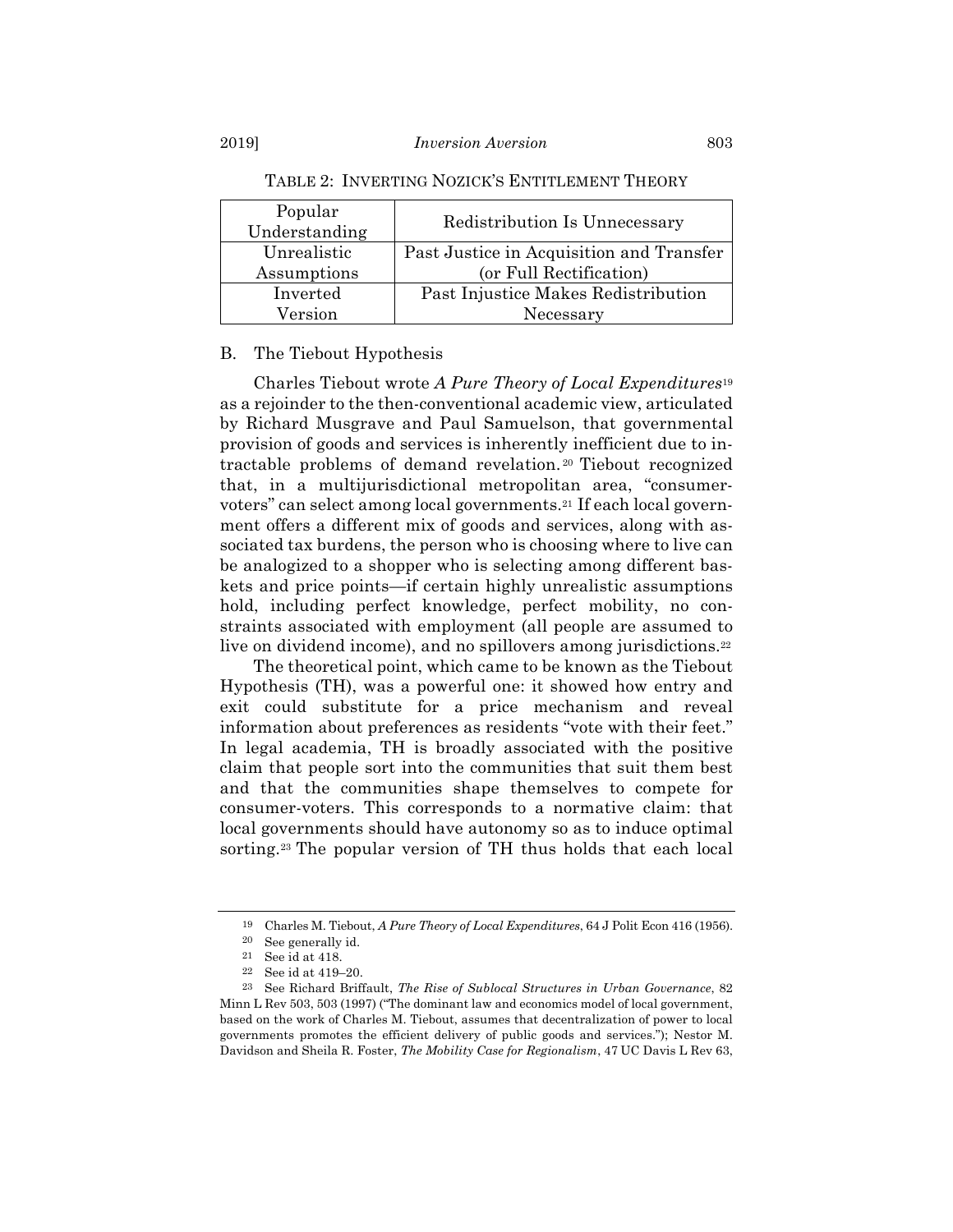government must remain free to set its own policies (including exclusionary land use policies) without restraint so that people people with perfect mobility, that is—can sort into their preferred communities.

These prescriptions crucially hinge on the untrue assumptions that Tiebout used in constructing what he described as an "extreme model."24 Significantly, Tiebout saw sorting as a means to an end: it is through the process of sorting into communities that people register their preferences for different goods and services. But the quality of the information that is revealed through this process is only as good as real-world conditions permit. Every barrier to mobility, every obfuscation of information about services and costs, and every externality that attenuates the connection between what is paid and what is received makes location choices that much less revealing. Treating sorting as the relevant end gets things backwards and ignores the artificiality of Tiebout's central assumptions.

Suppose that we invert the theory to restore the original emphasis on demand revelation. The flipped version of TH suggests that impediments to mobility and extrajurisdictional impacts of local policies scramble the implicit price signals sent by moves and that it is necessary to correct these distortions. An inverted TH thus looks for ways to improve the conditions of mobility for everyone, increase awareness of the extrajurisdictional implications of local policies, and address interdependencies among communities so that the implicit price signals sent by moves are accurate ones. <sup>25</sup> This means examining the ways in which local governmental policies impose costs on other local governments, such as through exclusionary housing policies. More foundationally, it means focusing attention on how *all* households can be given meaningful choices among local jurisdictions.

<sup>73 (2013) (&</sup>quot;[S]cholars regularly invoke the Tiebout model to support arguments for devolution and decentralization.").

<sup>24</sup> Tiebout, 64 J Polit Econ at 419 (cited in note 19).

<sup>25</sup> Tiebout himself suggests as much when he notes the allocative efficiency benefits of "[p]olicies that promote residential mobility and increase the knowledge of the consumer-voter." Id at 423.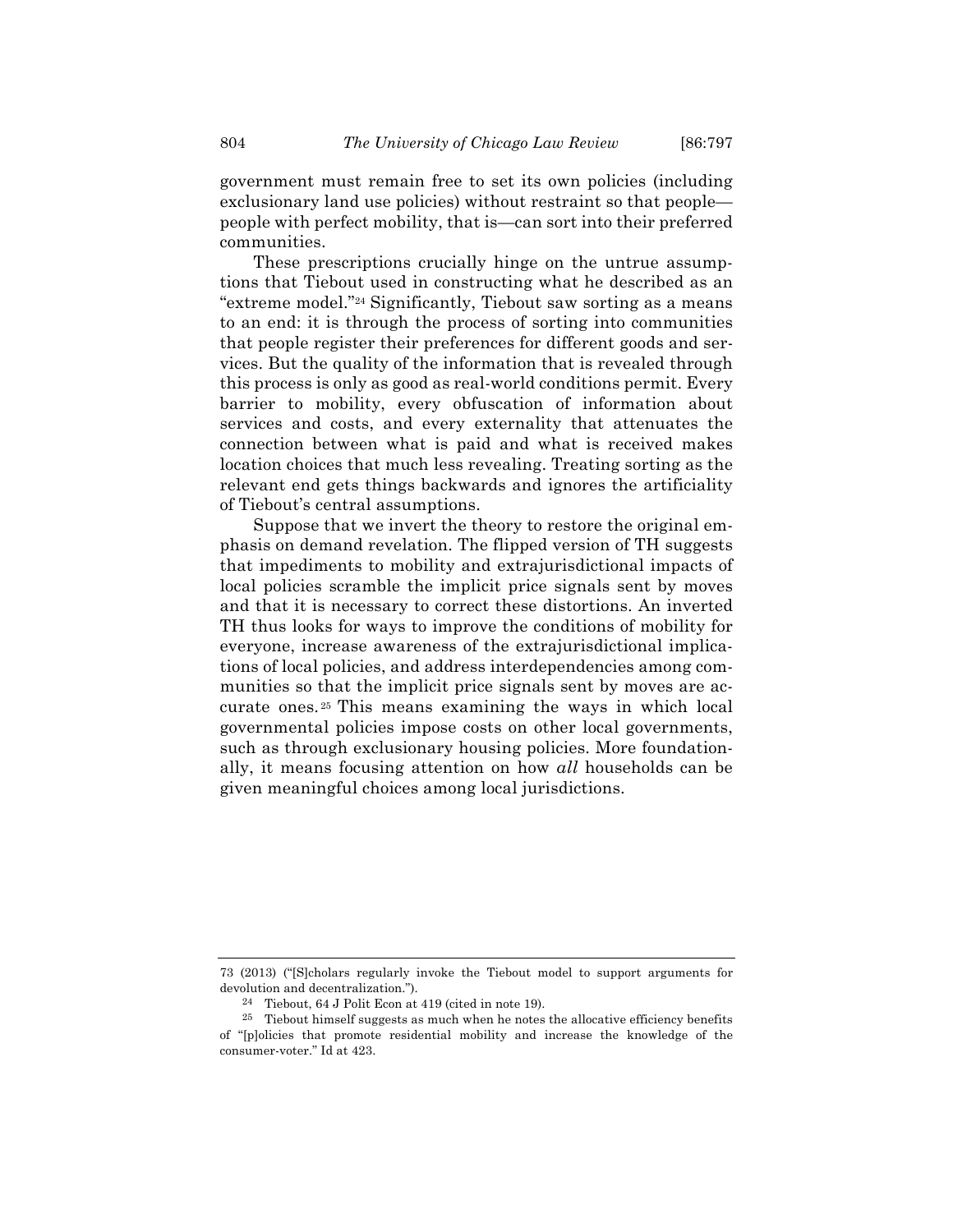| Popular       | Respect Local Autonomy to               |
|---------------|-----------------------------------------|
| Understanding | Facilitate Self-Sorting                 |
| Unrealistic   | Perfect Mobility and Unconstrained      |
| Assumptions   | Choice; No Spillovers among Communities |
| Inverted      | Unconstrained Local Autonomy            |
| Version       | Distorts Self-Sorting                   |

TABLE 3: INVERTING THE TIEBOUT HYPOTHESIS

#### C. Kaplow and Shavell*'*s Theory of Tax Superiority

Kaplow and Shavell famously modeled the advantages of conducting all redistribution through tax and transfer (hereinafter "tax") rather than through legal rules.<sup>26</sup> Moving money through the tax system is well known to produce distortions in the choice between labor and leisure.<sup>27</sup> However, Kaplow and Shavell argued that redistributive legal rules would embed an equivalent labor-leisure distortion, but would *also* distort choices about the primary behavior that is being regulated.28 Kaplow and Shavell accompanied this formal vision of tax superiority with policy advice that has become associated with the popular understanding of their work: that welfarists should ignore the distributive consequences of legal rules and conduct all redistribution through tax alone.<sup>29</sup>

<sup>26</sup> See generally Louis Kaplow and Steven Shavell, *Should Legal Rules Favor the Poor? Clarifying the Role of Legal Rules and the Income Tax in Redistributing Income*, 29 J Legal Stud 821 (2000); Louis Kaplow, *The Optimal Supply of Public Goods and the Distortionary Cost of Taxation*, 49 Natl Tax J 513 (1996); Louis Kaplow and Steven Shavell, *Why the Legal System Is Less Efficient than the Income Tax in Redistributing Income*, 23 J Legal Stud 667 (1994); Steven Shavell, *A Note on Efficiency vs. Distributional Equity in Legal Rulemaking: Should Distributional Equity Matter Given Optimal Income Taxation?*, 71 Am Econ Rev 414 (1981). A key antecedent in the economics literature was A.B. Atkinson and J.E. Stiglitz, *The Design of Tax Structure: Direct versus Indirect Taxation*, 6 J Pub Econ 55 (1976). Although Kaplow and Shavell qualify their claim of tax superiority in a number of respects, they note that "these qualifications involve subtle refinements that are tangential to the ordinary view concerning how legal rules might be adjusted to increase redistribution, namely, to favor the poor at the expense of the rich." Kaplow and Shavell, 29 J Legal Stud at 834–35.

<sup>27</sup> See Atkinson and Stiglitz, 6 J Pub Econ at 56–57 (cited in note 26) (explaining that a tax system will inevitably produce distortions when the characteristic upon which the tax is based, such as income, lies under the individual's control).

<sup>28</sup> Kaplow and Shavell, 23 J Legal Stud at 667–68 (cited in note 26).

<sup>29</sup> See id at 677. We term this claim "prescriptive tax superiority" and distinguish it from "formal tax superiority," which focuses only on Kaplow and Shavell's formal result. See Lee Anne Fennell and Richard H. McAdams, *The Distributive Deficit in Law and Economics*, 100 Minn L Rev 1051, 1058–69 (2016).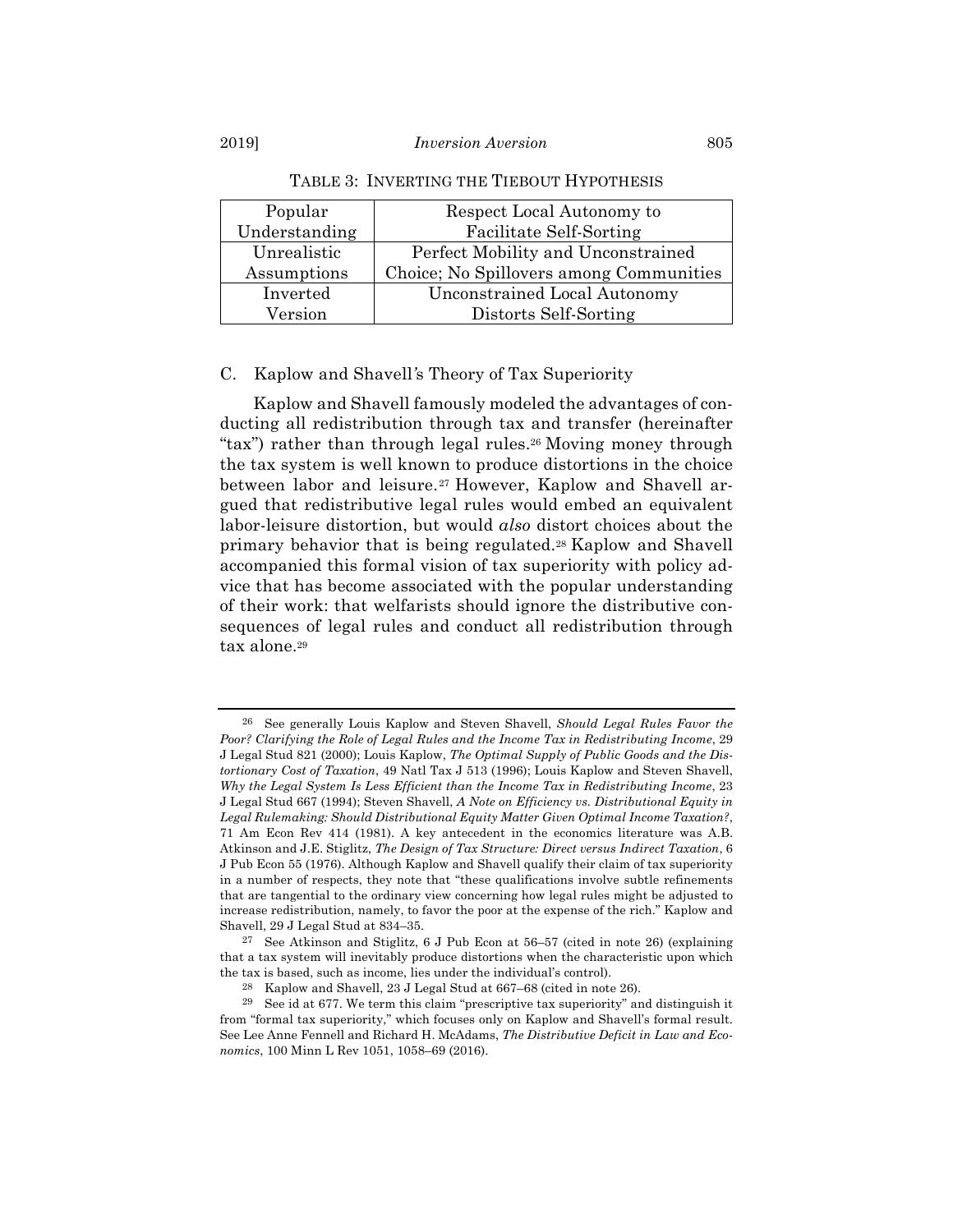This prescriptive claim has become dominant in law and economics.30 But it depends on a core unrealistic assumption—that political impediments to redistribution are insensitive to the method of redistribution. Critics of Kaplow and Shavell's theory have often noted that redistribution through tax may be politically infeasible31 but have rarely focused on Kaplow and Shavell's rejoinder: that any political impediments to redistribution through the tax system will also block, *to an equal extent*, efforts to redistribute through legal rules.32 This claim—that the amount of redistribution cannot be altered by the choice of distributive method ("distributive invariance")—is false.33 For many reasons we have previously explored, it may be more difficult politically to move money through the tax system than through a substantive legal rule.34 If one can get *different* distributive results by using legal rules instead of or in addition to tax, tax will not always be the exclusively preferred method.

Suppose we approached the theory of tax superiority with an appreciation for the fact that political costs can vary among modes of distribution—that is, with an understanding that the assumption of distributive invariance is false. Instead of, "If the pattern of distribution is invariant to the means of redistribution, then it is always optimal to address distribution only through tax (and not through other legal rules)," we get, "Because the pattern of distribution varies with the means of redistribution, it is not always optimal to address distribution only through tax (rather than through other legal rules)." Inversion highlights the importance of studying the political barriers to redistributing through different modes, similar to the focus on transaction costs that followed Coase's theoretical breakthrough.

See, for example, Fennell and McAdams, 100 Minn L Rev at 1062 n 32 (cited in note 29) (collecting citations); Kyle Logue and Ronen Avraham, *Redistributing Optimally: Of Tax Rules, Legal Rules, and Insurance*, 56 Tax L Rev 157, 158 (2003).

<sup>31</sup> See, for example, Fennell and McAdams, 100 Minn L Rev at 1074 n 69 (cited in note 29) (collecting citations).

<sup>32</sup> See, for example, Kaplow and Shavell, 23 J Legal Stud at 675 (cited in note 26).

<sup>33</sup> See Fennell and McAdams, 100 Minn L Rev at 1079–1109 (cited in note 29) (defining the term "distributive invariance" and demonstrating its implausibility).

<sup>34</sup> See generally id. For additional discussion of why distributive changes are not offset, which is one way in which distributive invariance fails, see Zachary Liscow, *Is Efficiency Biased?*, 85 U Chi L Rev 1649, 1664–66 (2018).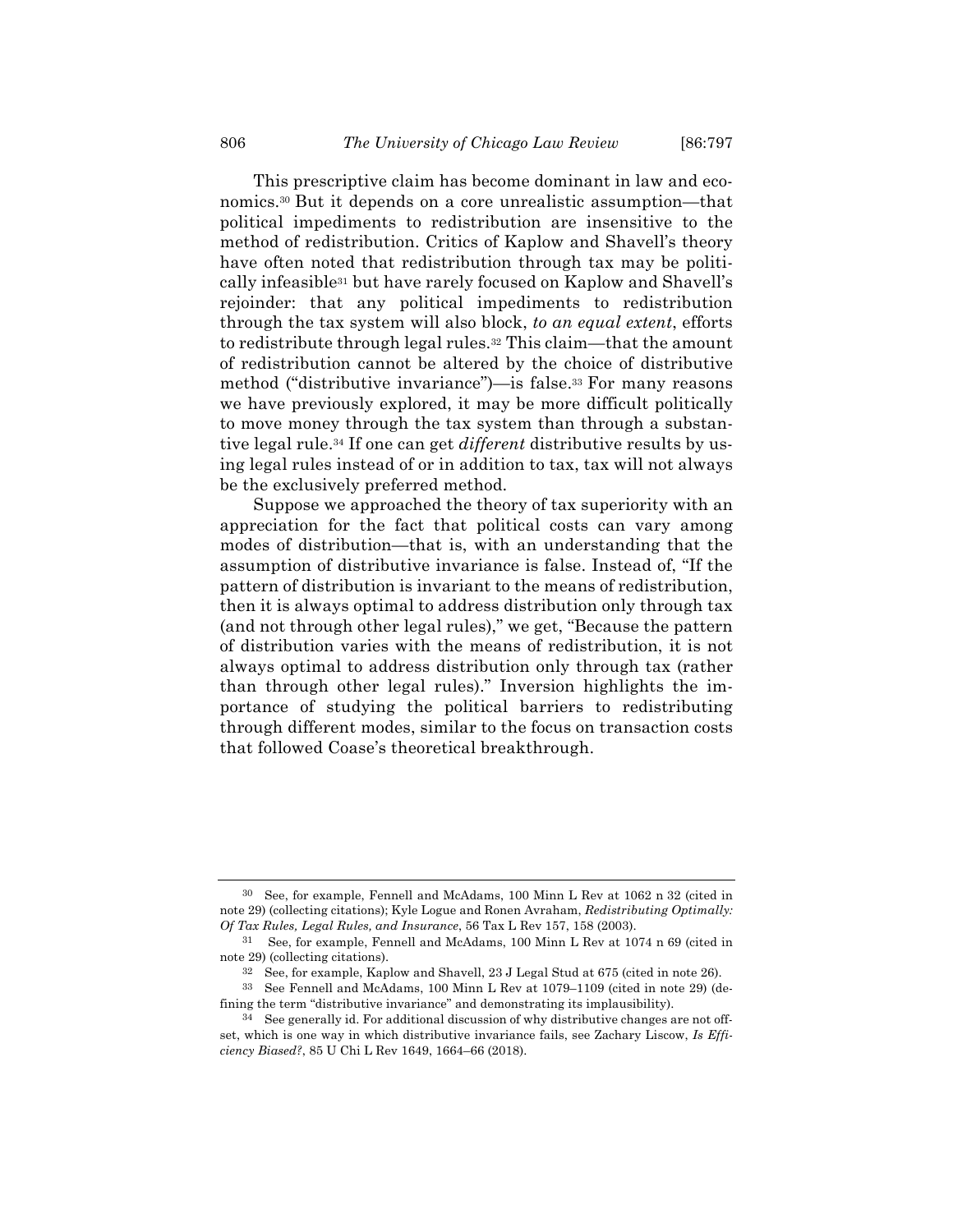#### Popular Understanding Ignore Distributive Implications of (Nontax) Legal Rules Unrealistic Assumptions Political Impediments Are Insensitive to the Method of Redistribution Inverted Version No Redistributive Routes Should Be Ruled Out

#### TABLE 4: INVERTING KAPLOW AND SHAVELL'S THEORY OF TAX SUPERIORITY

#### D. The Prisoners' Dilemma

The Prisoners' Dilemma (PD) is an application of game theory that has been widely used by legal scholars. Unlike the above examples, there is no explicit normative theory of the PD, but from many specific uses, we can articulate what has become an implicit theory.35

In the vivid story from which this abstract game gets its name, a prosecutor creates a PD by making each of two prisoners the same offer (and ensuring that the prisoners have common knowledge that the offer is made to both of them): "If you both confess, I will give you both a lenient sentence of three years in prison; if you both remain silent, I have evidence to convict you only of a minor crime and you will each serve one year in prison; if one of you confesses, and the other remains silent, the confessor will walk free while the nonconfessor will get no leniency and serve seven years." Here is the decision matrix that the prisoners confront, as it is typically presented:

<sup>35</sup> A vast literature across many domains of law makes use of the PD. As one of us previously reported, a 2009 Westlaw search in the Journals & Law Reviews database for "prisoner's dilemma" or "prisoners dilemma" (which also retrieves "prisoners' dilemma") resulted in 3,119 documents. McAdams, 82 S Cal L Rev at 214 n 14 (cited in note 9). Westlaw appears to have changed its libraries slightly, but the same search in the Law Reviews & Journals database more recently (on October 14, 2018) retrieved 4,828 documents. Nine articles just since 2012 contain the term "prisoner's dilemma" or "prisoners' dilemma" in the title. Scholars have applied the PD to many legal areas, including contracts, corporate law, banking, international law, the federal judiciary, and civil discovery.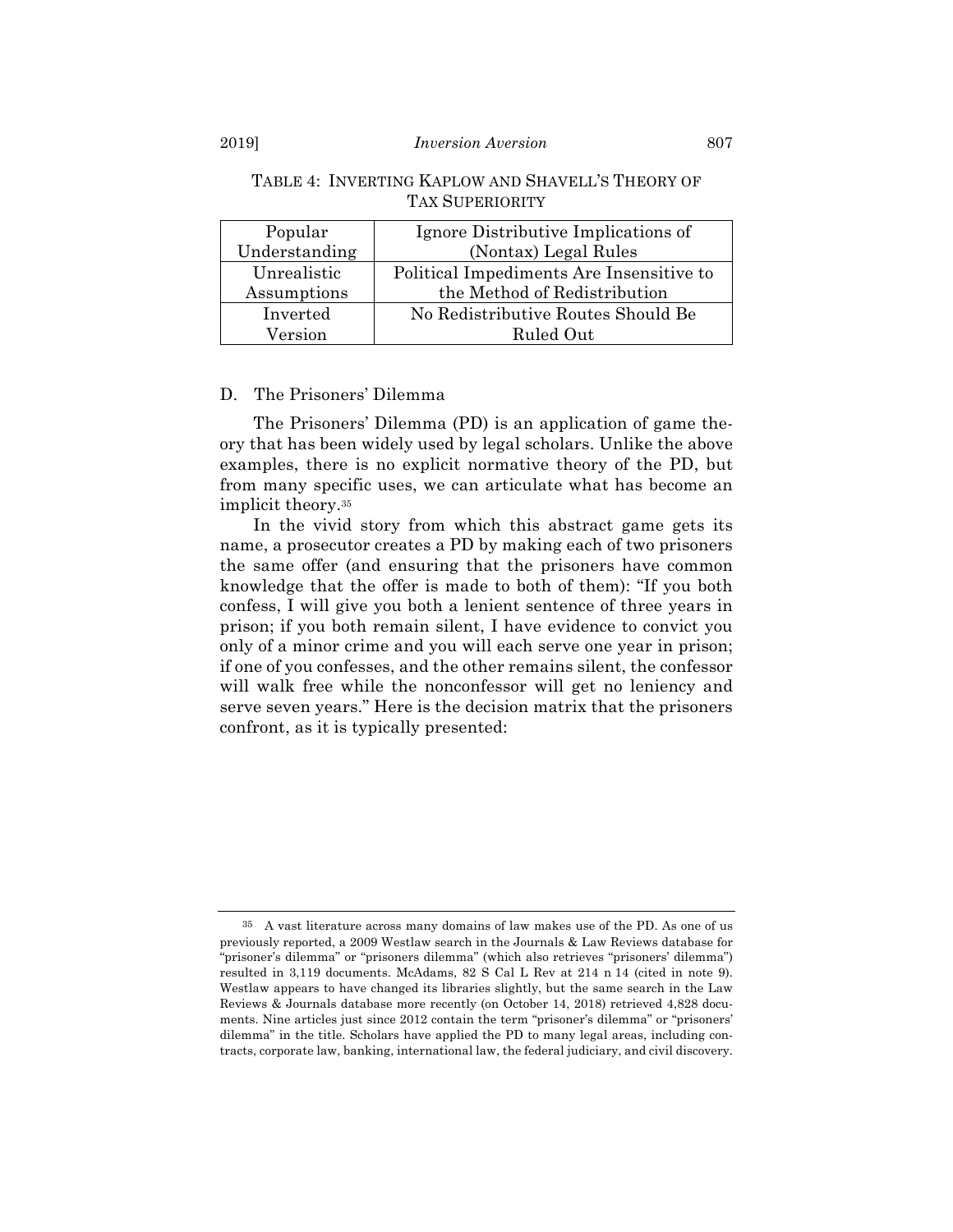|                | Colin Remains | Colin Confesses |
|----------------|---------------|-----------------|
|                | Silent        |                 |
| Rohn Remains   | $(-1, -1)$    | $(-7, 0)$       |
| Silent         |               |                 |
| Rohn Confesses |               |                 |

TABLE 5: PRISONERS' DILEMMA (PAYOFFS FOR ROHN, COLIN)

Rohn does best to confess if Colin confesses (getting three years rather than seven) and best to confess if Colin remains silent (getting zero years instead of one). Colin is in exactly the same position: he does best by confessing no matter what Rohn does. Thus, both prisoners confess ("defect") and do three years in prison, though they would both gain if they could both remain silent ("cooperate") and receive one year. This "both defect" prediction is driven by the particular assumptions built into the structure of the game. Far from being treated as an odd puzzle that might arise under rarified circumstances, however, the PD game and multiplayer versions of the PD game have been widely used in legal theory, by law professors and political scientists, to build a normative case for legal intervention.36

At its core, the PD is widely understood to justify the use of law to solve problems of cooperation.<sup>37</sup> First, the PD shows that cooperation is impossible because the dominant strategy is to defect. Second, the PD shows that legal sanctions can "solve" the problem of cooperation in a way that makes everyone better off. But these twin predictions—that the PD players will defect rather than cooperate and that a resolution exists that will make everyone better off—depend on demanding assumptions that are rarely true in combination.

As a general matter, game theory assumes that the players are perfectly rational and perfectly self-interested. The classic PD game further assumes a one-shot game with a peculiar payoff structure that makes joint defection dominant but that would also deliver mutual gains to the parties if joint cooperation could be achieved. This follows from the way that both of the players are deemed to subjectively rank the options open to them: defecting while the other player cooperates is best of all and cooperating

<sup>36</sup> See, for example, McAdams, 82 S Cal L Rev at 214 nn 15–22 (cited in note 9) (collecting citations).

<sup>37</sup> Some have previously dissented from what we describe here as the popular view. See generally id. See also Eastman, 29 Conn L Rev at 740–41 (cited in note 9).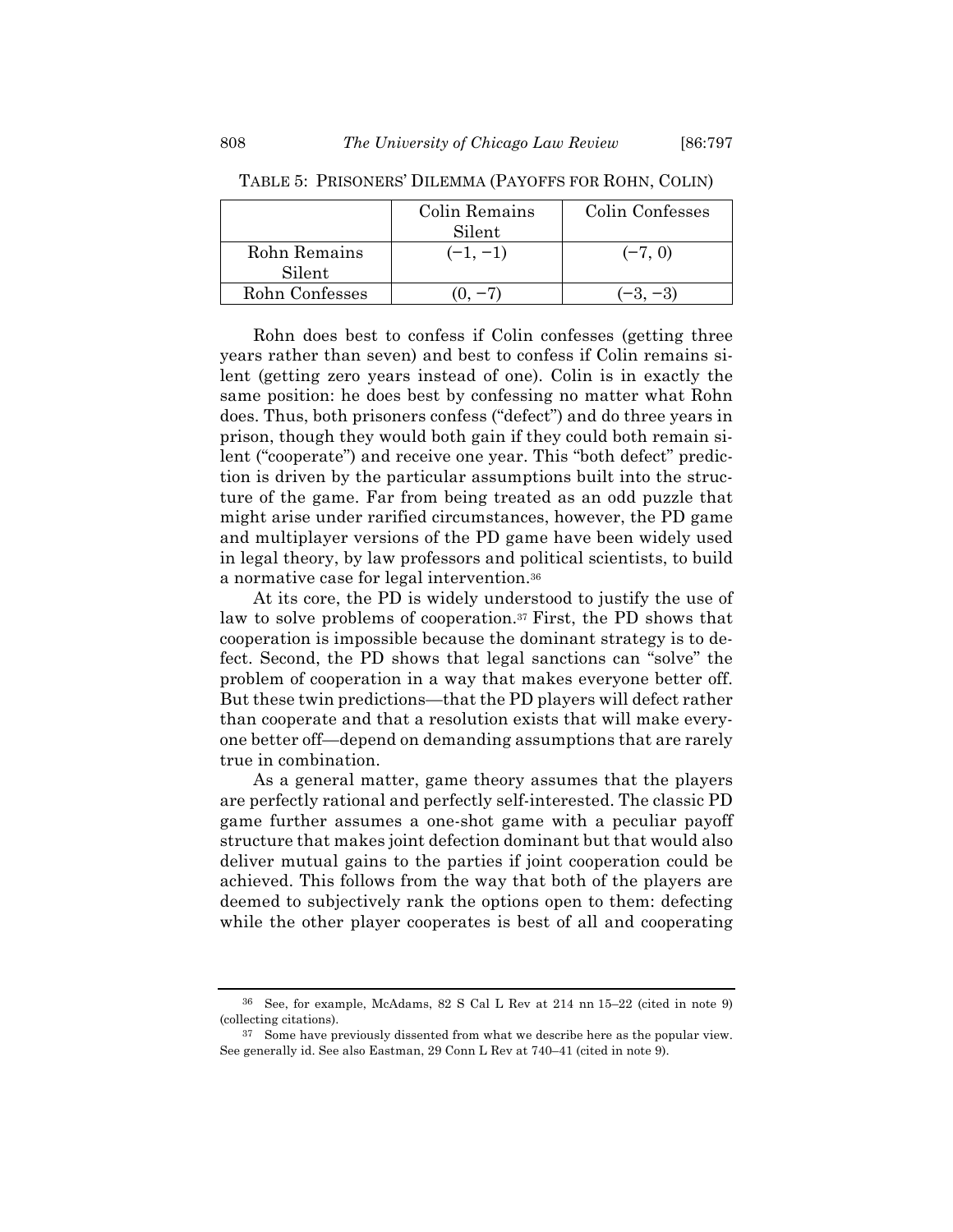while the other player defects is worst of all, even though mutual cooperation has a higher payoff than mutual defection.

In contrast to the PD's assumptions, most real-world situations have both winners and losers, even when solving a collective action problem. Moreover, when two individuals engage in an indefinite repetition of PD interactions, cooperation can and does emerge.38 Indeed, even people who are *actually* in a one-shot game are often uncertain that the game will ultimately prove to be oneshot, or they may fear broader reputational sanctions that transfer across one-shot interactions. There are many other ways that reality can diverge from the model's assumptions. For example, the knowledge that another player might become angry at one's selected strategy (even if the other player cannot retaliate) could alter the perceived payoffs in a real-world setting and change the PD into a different game entirely.39

Thus, the complete, defining set of PD assumptions is rarely true. Consider the implications. First, if the assumptions that collectively suggest people cannot cooperate are rarely fully met, law may be necessary for cooperation much less frequently than is usually supposed. We might focus instead on how to ensure that the conditions for cooperation exist. This is what Elinor Ostrom's work did with respect to the multiplayer version of the PD, the Tragedy of the Commons: she explored how real-world communities sharing a depletable common-pool resource can maintain it at sustainable levels without resort to law.40

Second, the popular theory suggests that legal intervention is uncontroversially justified because solving the PD creates only winners. In fact, we must almost always decide how to trade off gains against losses, winners against losers. One reason is that the defect/defect outcome may not be worse for everyone than cooperate/cooperate. A consumer of a common-pool resource who has an attractive outside option may prefer to jointly deplete the resource rather than to cooperate to maintain it; this person is made worse off by limits on consumption. Yet even if everyone potentially gains from cooperation, there is almost always more than one way to cooperate, and the choice of *how* to cooperate may controversially involve differing distributional consequences.41 To

<sup>38</sup> See generally Robert Axelrod, *The Evolution of Cooperation* (Basic Books revised ed 2006); Charles Holt, Cathleen Johnson, and David Schmidtz, *Prisoner's Dilemma Experiments*, in Martin Peterson, ed, *The Prisoner's Dilemma* 243 (Cambridge 2015).

<sup>39</sup> See McAdams, 82 S Cal L Rev at 226–28 (cited in note 9).

<sup>40</sup> See generally Elinor Ostrom, *Governing the Commons: The Evolution of Institutions for Collective Action* (Cambridge 1990).

<sup>41</sup> See McAdams, 82 S Cal L Rev at 228–30 (cited in note 9).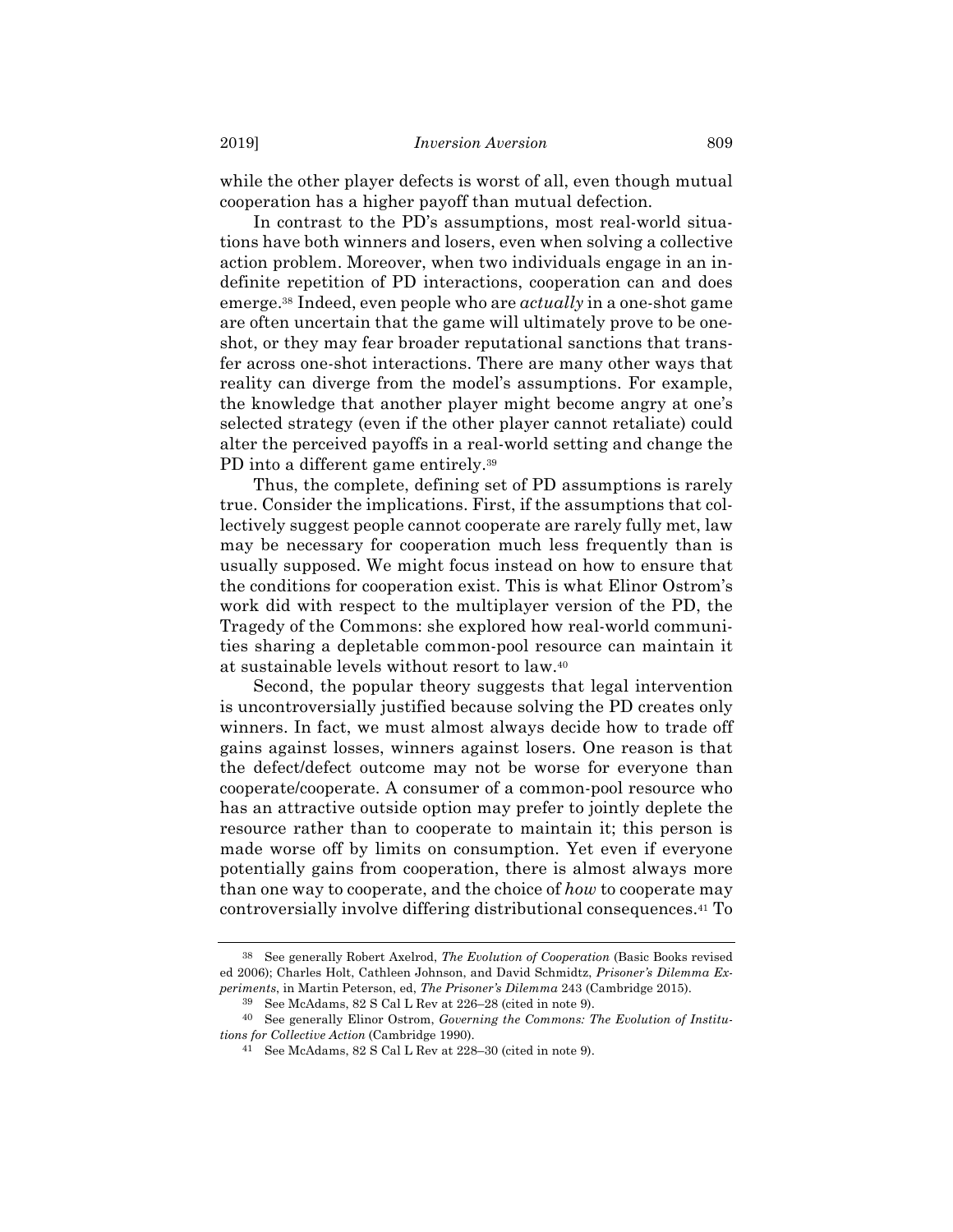prevent overfishing a common lake, for example, one might cooperate by limiting either the size of fishing boats or the days of fishing. If the fishers who already have big boats prefer to limit the days of fishing, while those with the smallest boats (who need to fish every day to support themselves) prefer to limit boat size, a normative conflict remains.

Inverting the implicit theory of the PD game pushes us to recognize that cooperation failures are not inevitable, but distributive disagreement is (nearly) inevitable.

| Popular                    | Legal Intervention Is Necessary and                                                      |
|----------------------------|------------------------------------------------------------------------------------------|
| Understanding              | <b>Improves Payoffs for Everyone</b>                                                     |
| Unrealistic<br>Assumptions | Mutual Defection Is Everyone's Dominant<br><b>Strategy but Mutual Cooperation Yields</b> |
|                            | <b>Higher Payoffs for All Parties</b>                                                    |
| Inverted<br>Version        | Legal Interventions Are Rarely Necessary                                                 |
|                            | for Cooperation and Rarely Improve                                                       |
|                            | Payoffs for Everyone                                                                     |

TABLE 6: INVERTING THE PRISONER'S DILEMMA

#### III. WHY ARE UNINVERTED THEORIES SO STICKY?

As we have shown, inverting a theory is different from rejecting it. The theory inverter sees something valuable in the theory's internal logic and the connections it makes, despite the lack of alignment between the theory's supporting assumptions and reality. She then works to extract and apply that lesson in a manner consonant with real-world conditions. <sup>42</sup> Put this way, the approach sounds useful, even compelling. Why then do popular uninverted theories have such staying power? The Sections below take on this question from two angles: first by considering how inversion can fail or misfire, and then by examining the appeal of uninverted theories.

<sup>42</sup> Although we focus here on specific theories rather than broader methodological approaches, we note a parallel between inversion and the rise of behavioral law and economics in response to the traditional rational actor model. Significantly, behavioral law and economics accepts the premise that regularities in human behavior can form the basis for predictions and hence for policy, but diverges from the rational actor model as to the content of those regularities. See Christine Jolls, *Behavioral Economics Analysis of Redistributive Legal Rules*, 51 Vand L Rev 1653, 1654 (1998).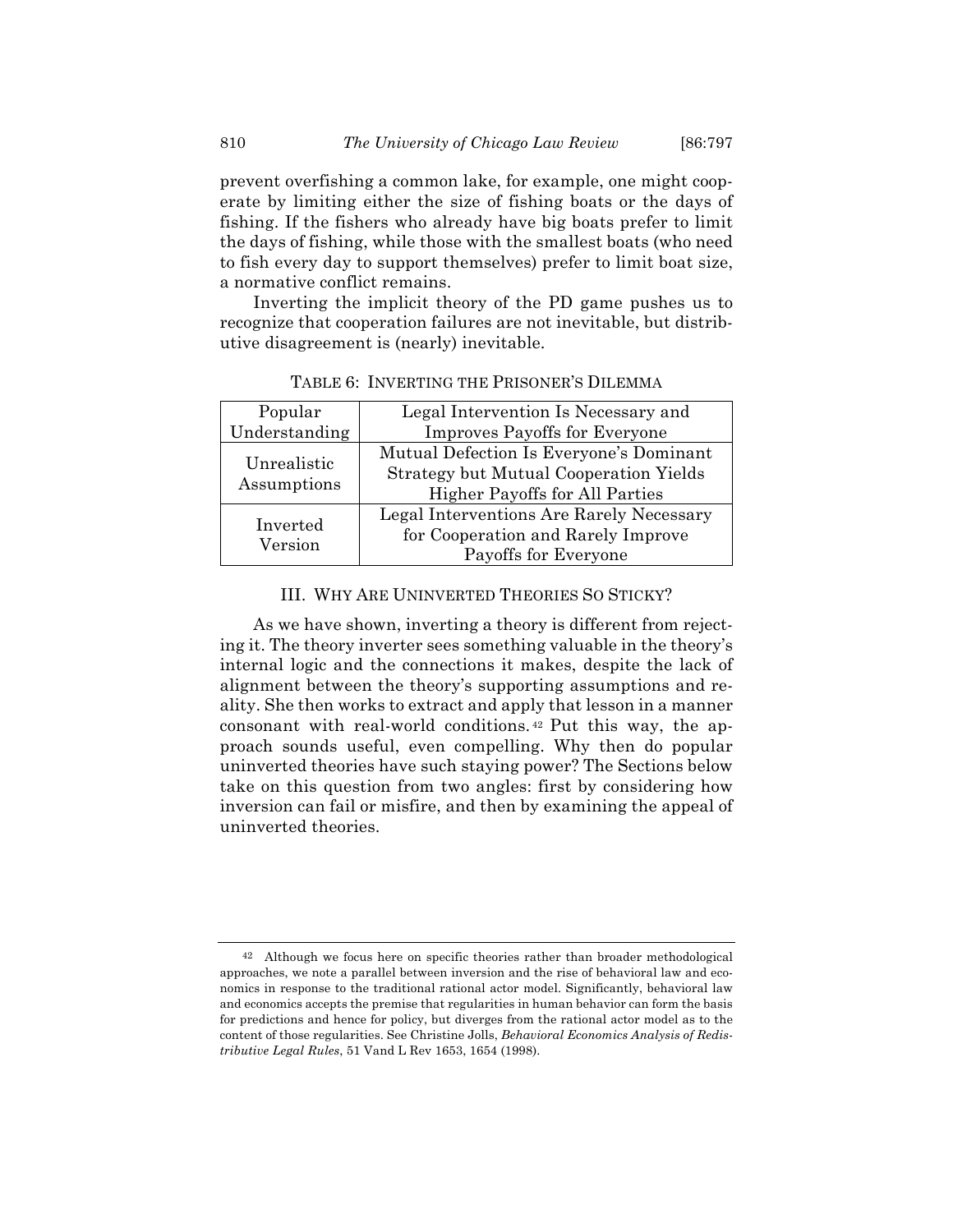#### A. Inversion Trouble

We can start by observing that inversion is not an especially popular mode of scholarly engagement. It is easy to understand why. Inversion requires approaching an established theory with an awkward combination of admiration and criticism. The inverter grants enough of the initial theory to alienate the theory's usual critics, yet the inversion itself irritates the theory's supporters. Indeed, the original theorist may assert that the inverter is attacking a straw man, if the theory initially made explicit the assumptions on which it depended. Why harp on the fact that a theory depends on its own stated assumptions or proclaim (as if it were news) that the theory doesn't work if the assumptions are not true? Popularizers, for their part, have long since stopped thinking about the unreality of the assumptions on which the theory's normative takeaways hinge and are unlikely to relish reminders on this score. As a result, inversion efforts may fail to change the scholarly discourse—or may not be undertaken at all.

This Essay hopes to promote inversion as a valid and useful mode of analysis, one that adds value through both critical and constructive moves. The critical move involves delinking the formal results of a theory that depends on false assumptions from the normative prescriptions associated with that theory. Put simply, assumptions that are false in policy-relevant ways cannot be the basis for prescribing anything.43 The constructive move is to use the theory's core insights to develop a normative analysis that takes seriously the falsity of the theory's assumptions. Consider how these two elements worked together in what is perhaps the most successful inversion to date, that of the Coase Theorem. Even though Coase himself emphasized the existence of positive transaction costs, a popular view of "Coaseanism" that made law irrelevant had to be upended in order for transaction costs to take center stage. This cleared the way for what became a rich and influential vein of scholarly innovation.

But inversion carries risks. Indeed, as one of us has argued in other work, the Coasean inversion did not get things quite right.44 Transaction costs have been turned into objects of scorn,

<sup>&</sup>lt;sup>43</sup> We refer here to assumptions that are essential to the prescriptions, not ones that are peripheral. See Rodrik, *Economics Rules* at 27–29 (cited in note 1) (distinguishing critical assumptions from those that are not essential to the conclusions). See also id at 213 ("Unrealistic assumptions are OK; unrealistic *critical* assumptions are not OK.").

<sup>44</sup> Lee Anne Fennell, *The Problem of Resource Access*, 126 Harv L Rev 1471 (2013).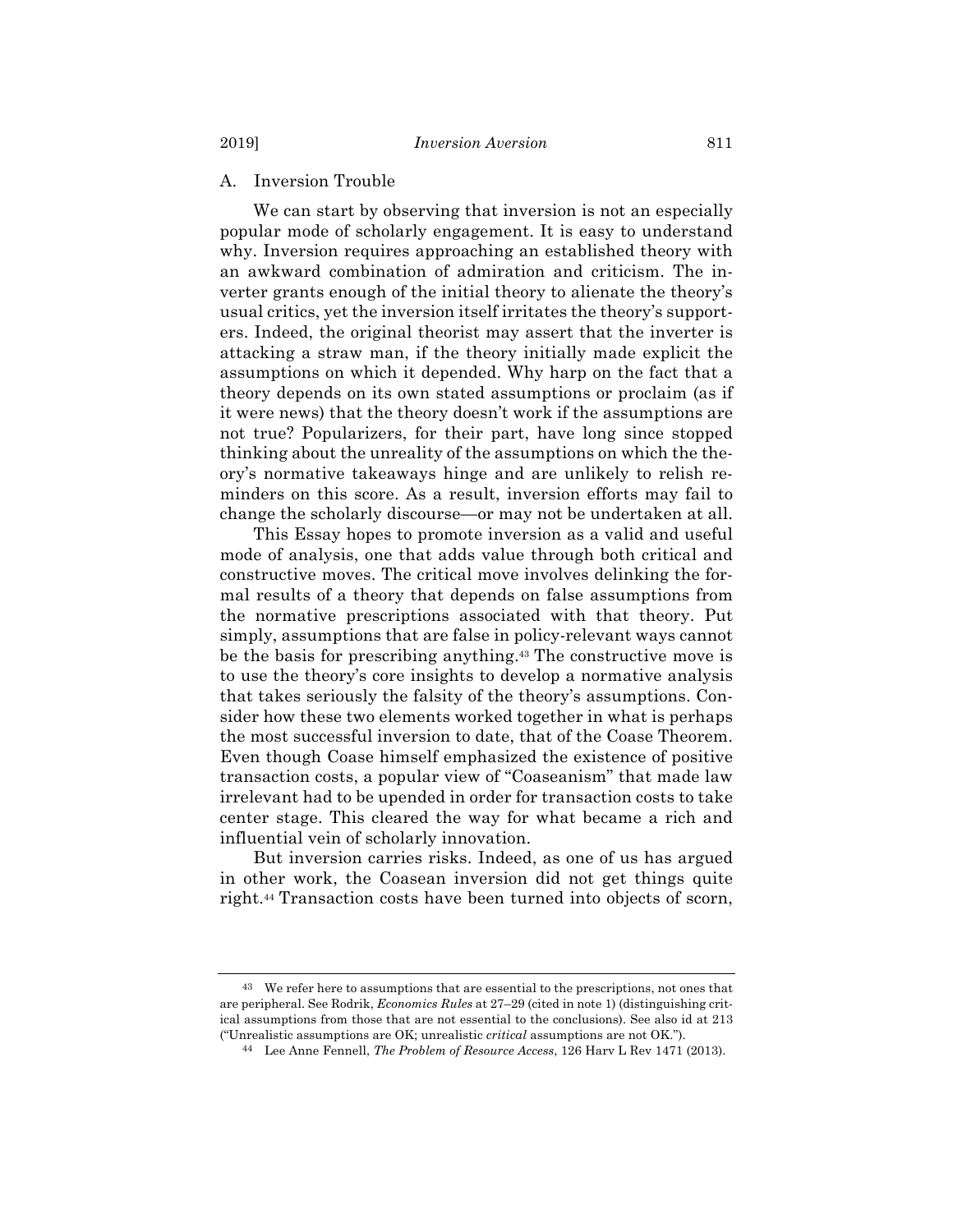things to be attacked and minimized.45 In fact, they represent just one way in which access to resources might be blocked once we move away from a zero transaction cost world. Focusing on only one way of improving that access is a mistake. Among other things, it might cause us to pour too many of our resources into reducing transaction costs.46 Likewise, efforts to attain the ideals of absolute justice in acquisition and transfer, perfect mobility, invariant political action costs, and Pareto-efficient solutions to intractable collective action problems may be impossible or prohibitively costly. Inversion does not dictate focusing solely on those objectives. We can—and should—think broadly and creatively about alternative ways to confront the false assumptions at the heart of the respective theories.

A final concern about inversion is whether scholars might press it into service to serve an agenda of some kind. Readers may note that three of our examples<sup>47</sup> involve theories that, in popular form, are associated with politically conservative messages and that, in inverted form, support more politically liberal messages. But the inversion template could be applied to all sorts of theories, including ones that are associated with politically liberal takeaways, as the example of the PD shows.48 We hope that this Essay will prompt others to find their own favorite candidates for inversion. Nonetheless, certain kinds of uninverted theories may be especially likely to take root, notwithstanding their false assumptions. The next Section considers why that might be.

#### B. What's the Attraction?

Our examples show considerable success of theories in what we call their uninverted form. Why do theories become—and remain—popular in this implausible form instead of the more plausible inversion? It is not hard to understand why both the consumers and producers of theories would be attracted to strong,

<sup>45</sup> See, for example, Carl J. Dahlman, *The Problem of Externality*, 22 J L & Econ 141, 161 (1979) ("[I]n the theory of externalities, transaction costs are the root of all evil.").

<sup>46</sup> See Fennell, 126 Harv L Rev at 1501–02 (cited in note 44).

<sup>47</sup> See Parts II.A–C.

<sup>48</sup> See Part II.D. See also Eastman, 29 Conn L Rev at 732 (cited in note 9) (presenting alternative narrative versions of familiar models, including the Coase Theorem and the PD, "that have different moral and political implications from the canonical accounts but that accord with and illustrate the models' logical twists equally well"). Albert Hirschman makes an analogous observation about the theories that he uses to illustrate the rhetorical patterns of "futility, perversity, and jeopardy" and discusses how liberal theories might employ similar patterns. Albert O. Hirschman, *The Rhetoric of Reaction: Perversity, Futility, Jeopardy* 149–63 (Belknap 1991).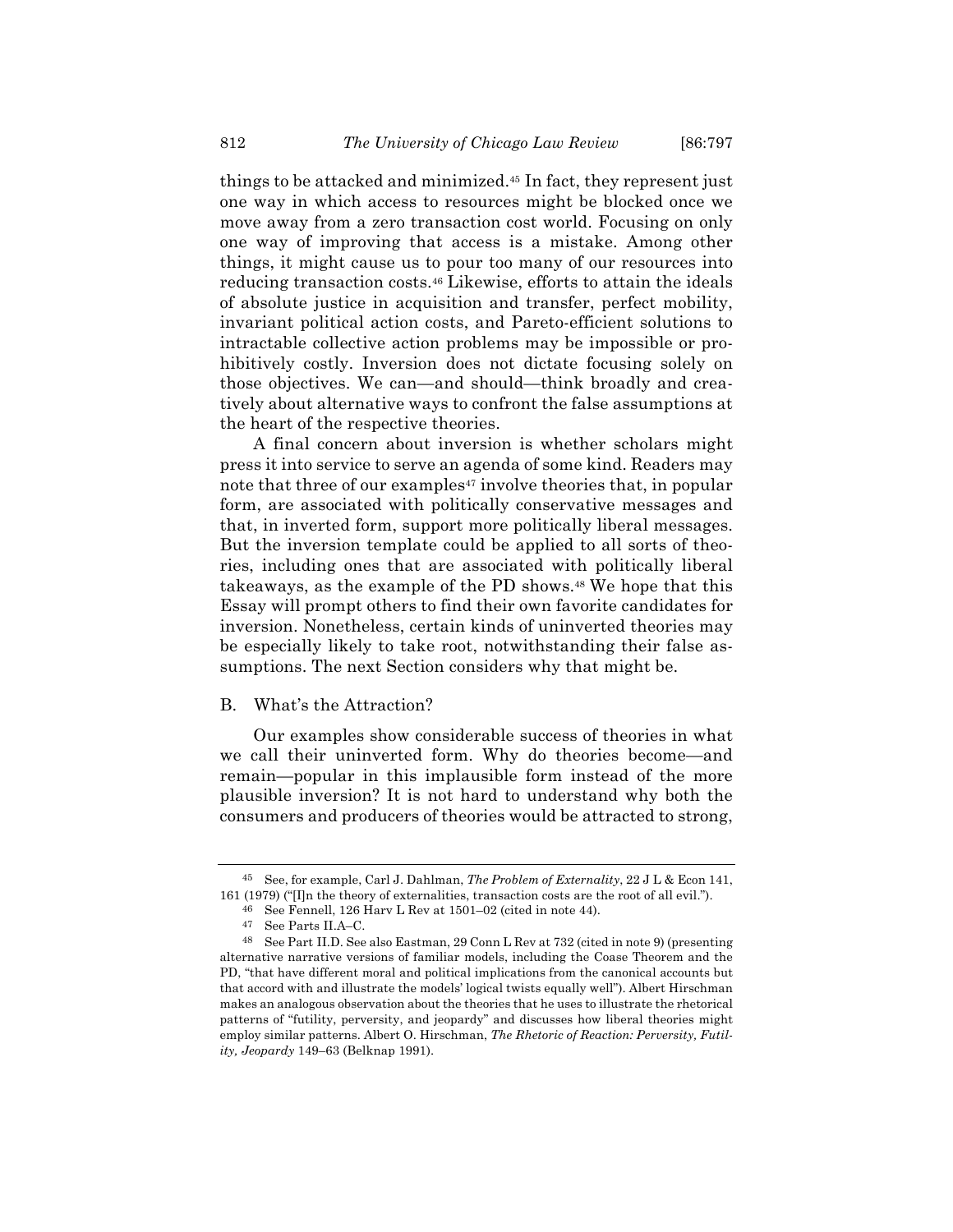counterintuitive normative takeaways. In academic theorizing, fortune favors the bold. People are more likely to notice a theory, and to find ways of using it, when it appears to demonstrate decisively some startling result. In all the cases we discuss, the uninverted theories are bolder than the inverted ones precisely because they minimize the apparent significance of questionable assumptions. This makes them fun to discuss and easy to propagate. What is perhaps more perplexing is how false assumptions gain the staying power necessary to keep theories uninverted even when they make no sense that way.

One possibility is that certain kinds of assumptions, like those paired with mathematical models, require some degree of engagement and deciphering before debunking is possible, something that many critics may not be in a good position to do. It's also possible that attacking assumptions is simply a more common strategy in some lines of discourse than others. For example, our anecdotal sense is that it is common to respond to a stereotypically liberal argument by first granting the goal (for example, helping the poor) and then suggesting that the proposed approach (for example, rent control) will actually work at cross-purposes with that goal because a crucial assumption is false (for example, that supply will remain unchanged). Such a "grant the goal" approach may be a less common response to more stereotypically conservative positions. But more data points are necessary to determine if there is a systematic ideological skew in this regard.

Second, we believe there is a certain resilience to theories that exist in inverted form for the true expert and mostly in uninverted form for the academic nonexpert. Because the theorist concedes somewhere that the assumptions limit the exciting implications, the expert can assure the nonexpert that the theory is valid, even while the popular nonexpert audience embraces and deploys the theory in uninverted form. At least in our experience, the casual reader often takes confidence in the fact that experts they trust endorse the theory, without absorbing that the endorsement is as carefully framed by the same unrealistic assumptions as the original theory. This effect may give the uninverted theory remarkable resilience.

Third, and potentially most importantly (albeit most speculatively), we detect a theme common to all four uninverted theories we review, a possible common reason for their popularity. The theories appear to resolve or avoid otherwise intractable distributive disagreements, enabling scholars to set distribution aside in conducting their own analyses. Most legal academics are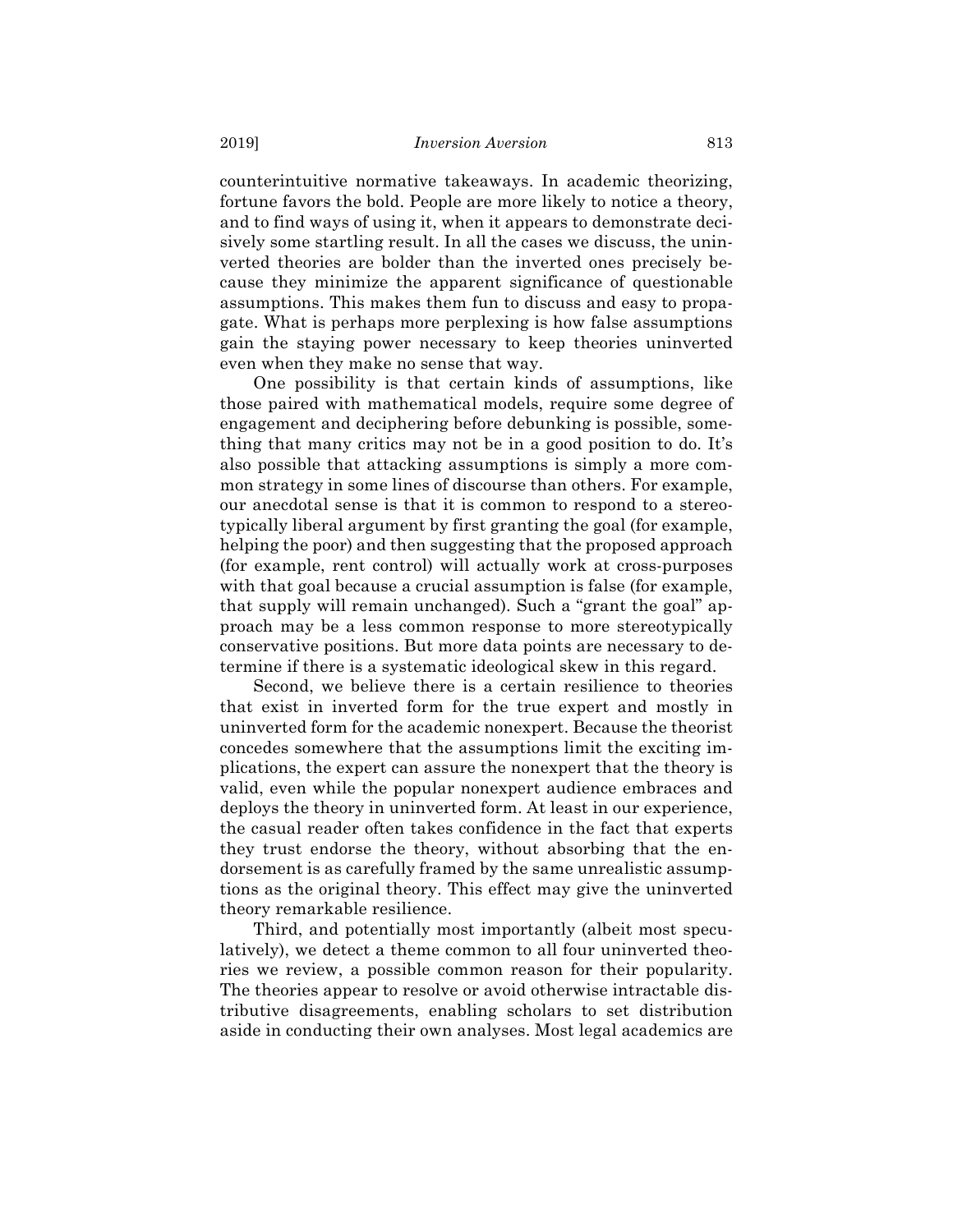interested in questions about what the law should be, yet normative analysis is difficult to get off the ground when the ground itself embeds deep distributive controversies.

Nozick's theory demonstrates that the existing distributional pattern in a society need not matter to justice (if each step leading to each current property holding was just). Tiebout shows that local autonomy produces useful competition that satisfies consumer demand (if people are mobile enough, and there are no spillovers among jurisdictions). Kaplow and Shavell enable legal academics to ignore intractable distributional issues whenever they are discussing legal topics other than tax (if the resulting distribution will be the same regardless of the method of redistribution). The PD reveals a situation in which all affected parties benefit from government intervention to coerce cooperation (if the situation is exactly a one-shot PD with no distributional issues in how to cooperate). In each case, the theory offers a novel and counterintuitive means of breaking a potentially paralyzing normative impasse.

What about the Coase Theorem, which has enjoyed parallel lives in popular and inverted form? Perhaps its successful inversion can be explained by the fact that Coase himself worked very hard to debunk the popularized version of the theory and press forward his original point.49 Perhaps the legal academy was also more open to receiving the inverted message because, unlike the other examples we have provided, inversion did not reopen any sealed-off distributive questions. Neither the popular nor the inverted version of the Coase Theorem has anything to say about distribution—both look only at efficiency. If our supposition is correct, inversion will be most difficult to achieve—but perhaps most important to achieve—when it requires giving up the extraordinarily useful illusion of a distribution-free foundation for legal analysis.

#### **CONCLUSION**

Categorical, counterintuitive theories are attractive. But they can also mislead. When theories rely on patently false assumptions, ignoring the assumption's falsity means missing the point. Yet to reject such a theory, root and branch, is to discard a valuable route to insight. The theory inverter seeks instead to identify and preserve what is useful in the theory's internal logic

<sup>49</sup> See, for example, R.H. Coase, *The Firm the Market and the Law* 13, 174 (Chicago 1988).